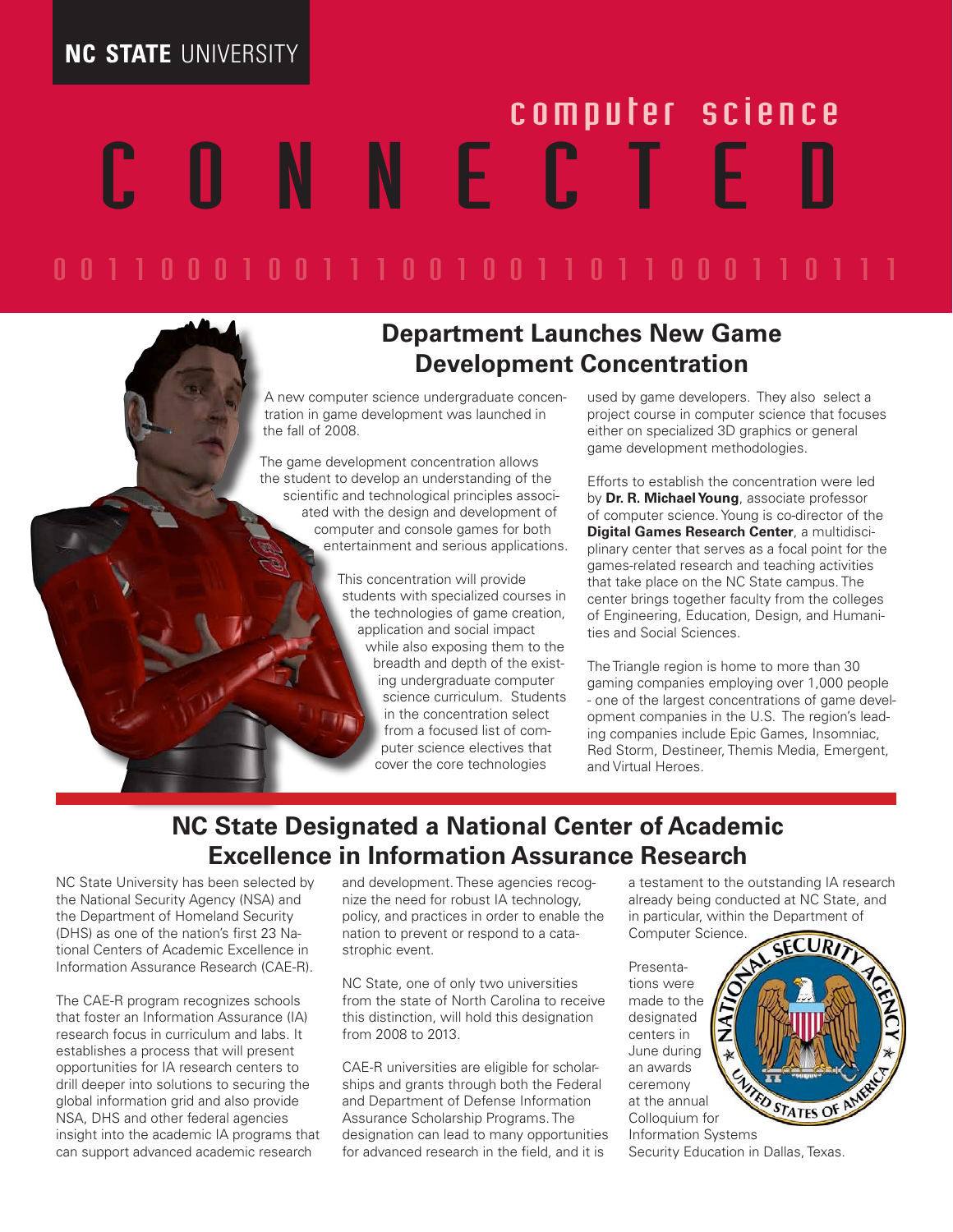# **From the Department Head** *Dr. Mladen Vouk*



You are holding our new and improved *Connected* alumni newsletter, redesigned with a fresh new look to provide you a sampling of the biggest news stories of the last year, all at

a fraction of the production cost of our previous issues. This is just an example of how we are excelling even during a period of budget cuts and economic uncertainty. Here are some of our many success stories from the past year, many of which are profiled in this issue:

#### **UNDERGRADUATE PROGRAM:**

• Undergraduate enrollment increased in the fall of 2008 for the first time in several years.

• The number of females enrolling in the program increased slightly, attributed to an increased focus on outreach efforts.

• The overall quality of our students continues to impress, as our latest incoming freshman class had an average SAT score of 1250 and an average GPA of 4.29!

• A concentration in game development was added to the undergraduate curriculum.

• Despite the downturn in the nation's economy, demand for our undergraduates continues to be very strong, and the average starting salary for our undergrads increased this year to over \$56,000.

#### **GRADUATE PROGRAM:**

• Our graduate program continues to grow. Applications for admission to the graduate program for fall 2009 are up 12% over last year. Applications for the PhD program alone are up 25% over fall '08. The overall graduate program enrollment is well over 515.

• During the 2007-2008 academic year, we awarded 101 masters and 16 PhD degrees, a rate comparable to that in the top 30 computer science departments in the nation.

• We followed that up in 2008-2009 by awarding 160 masters and 21 PhD degrees. At the fall 2008 diploma ceremony, we awarded the largest number of advanced degrees ever by the department in a single ceremony.

• As a strong testament of value, our Masters in Computer Science degree was ranked #3 in the nation as a "Best Buy" in the category of "Online Degrees in Computer Science" by GetEducated.com.

#### **RESEARCH**:

• Our facilities house more than 30 research groups, laboratories and centers. The notable addition during the last year was the creation of the Secure Open Systems Initiative (SOSI), a research center that will make vital computer systems more secure.

• Our faculty also play an integral role in the University's new Institute for Advanced Analytics which opened in 2007.

• In 2008 we were one of the first in the country to receive NSA's National Center of Academic Excellence in Information Assurance Research (CAE-R) designation.

• Our research expenditures exceeded \$8.3M for the first time ever. We now have more than \$29M in active research grants, ranking us well within the Top 20 for sponsored research funding among computer science departments in colleges of engineering.

#### **ADVANCEMENT**:

• Despite the nation's economic woes. NC State completed its largest fundraising campaign ever in 2008, raising almost \$1.4B.

• During the seven-year 'Achieve!' campaign, the department raised over \$50M. Significant gifts received during the campaign helped our department create seven new endowed scholarships, three new programmatic endowments, and one endowed faculty chair – the SAS Institute Chair in Computer Science.

We now have over 5,700 alumni located in all 50 states and over 20 countries around the globe, and we do our best to stay in touch with all of you. In addition to our *Connected* newsletter, we have a monthly eNewsletter, and a departmental presence on Facebook and LinkedIn. Help us stay in touch by updating your contact information at www.csc.ncsu.edu/alumni.

Sincerely,

Werech Jours

Dr. Mladen Vouk Computer Science Department Head

#### **Eight Faculty Receive 2008 IBM Faculty Awards**

The Department of Computer Science is very proud to announce that eight members of its faculty have been selected to receive 2008 IBM Faculty Awards totaling over \$250,000. Winners of these highly competitive and selective awards include:

- **Dr. Annie Antón** professor of computer science, with an award of \$23,000
- **Dr. Kemafor Anyanwu** assistant professor of computer science, with an award of \$40,000
- **Dr. Vince Freeh** associate professor of computer science, with an award of \$40,000
- **Dr. Helen Gu** assistant professor of computer science, with an award of \$30,000
- **Dr. Christopher Healey associ**ate professor of computer science, with an award of \$20,000
- **Dr. Steffen Heber** assistant professor of computer science, with an award of \$40,000
- **Dr. Laurie Williams** associate professor of computer science, with an award of \$20,000
- **Dr. Tao Xie** assistant professor of computer science, with an award of \$20,000

IBM Faculty Awards recognize outstanding faculty achievement and are renewable annually. But in keeping with the competitive spirit of the program, renewal nominations must be submitted and supported by an IBM technical sponsor and evaluated in the same process and criteria as the first award.

IBM is a valued Super ePartner and is actively collaborating with our faculty and students on numerous programs and initiatives. NC State University is one of IBM's top suppliers of new graduate talent, worldwide.

> *This publication is made possible by the generous support of EMC and Duke Energy.*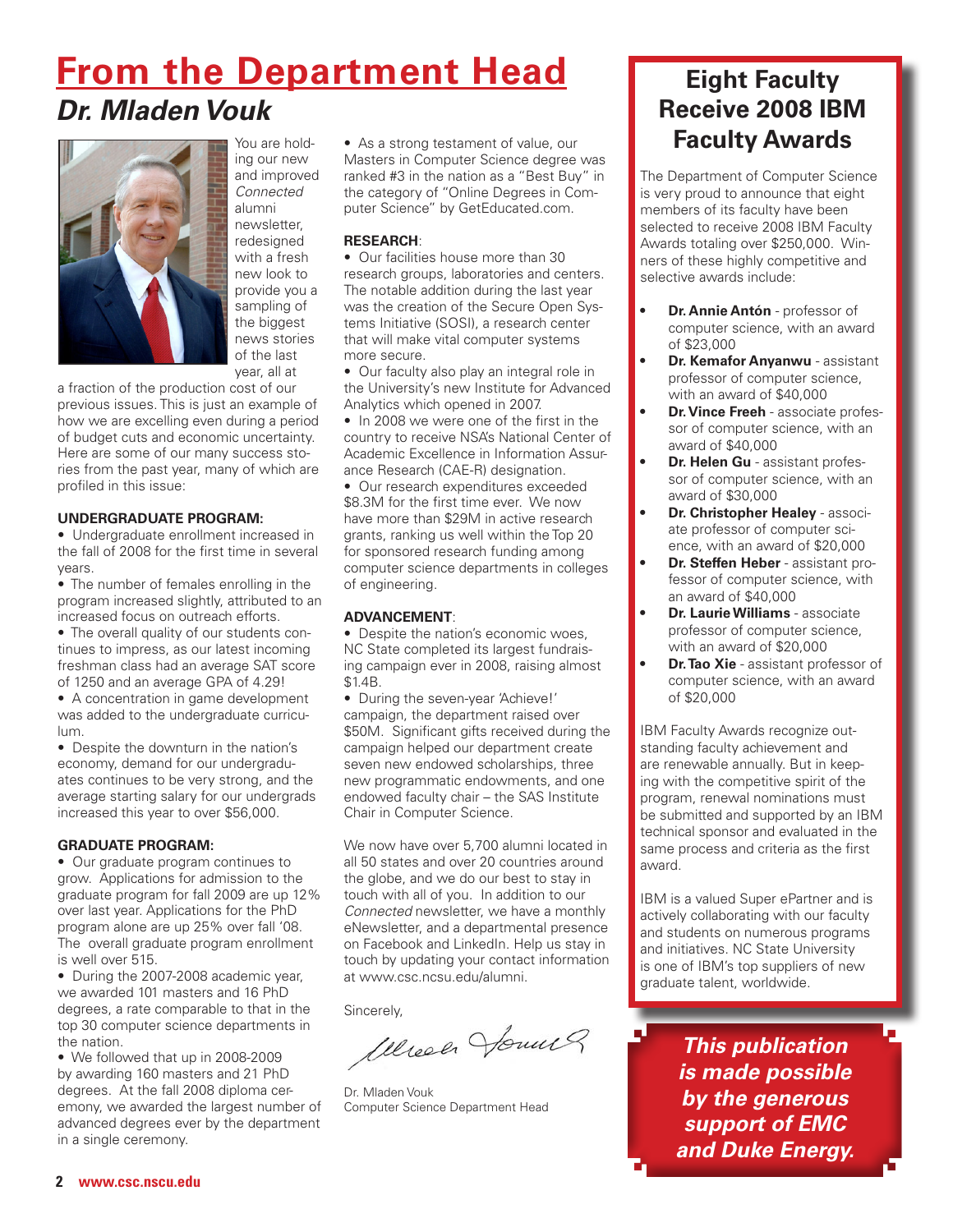#### **Department Welcomes Four New SAB Members**

**Dr. Mladen Vouk**, head of the NC State Department of Computer Science, is pleased to announce the addition of four new members to the department's Strategic Advisory Board (SAB):

- **• Greg Keller** Director of Software Engineering w/ NetApp
- **• John O'Neill**\* President & Founder of Spark Plug Games
- **• Jay Strickland**\* President of **WingSwept**
- **• Donald Thompson** CEO & President of I-Cubed

*\*Denotes Department of Computer Science and/or NC State alumni.*

The SAB is a cornerstone of the computer science department's strategic planning efforts. This dynamic group of industry executives and academic leaders provide input and guidance, which is critical to helping shape the department's strategic focus.

The SAB meets each spring on campus and functions as a virtual working team throughout the year through conference calls and member involvement on subcommittees, executive panels, and other engagement opportunities.

Membership terms are for three years and may be renewed for a second term.

In addition to providing guidance and direction to the department chair and faculty, the SAB has taken an active role in addressing some of the department's key challenges such as the launch of the **Diversity in Computer Science Endowment**, created to help improve the attraction and retention rates of females and minorities in the field of computer science. In addition to providing the funds necessary to establish the endowment, the SAB provides guidance each year on how the proceeds might best be put to use by the department.

The SAB is currently chaired by alumnus **Mark Wyatt**, VP of Smart Energy Systems for Duke Energy. **Eric Wagner**, Sr. Director, NAS Solutions for EMC is the current vice-chairperson.

## **Select Faculty Awards & Honors**

Congratulations to **Dr. Munindar P. Singh**, professor of computer science, for being named an **IEEE Fellow**. For the past 13 years, Dr. Singh has worked to uncover the mysteries of how machines talk to each other. Now, he is being honored for his body of work by the Institute of Electrical and Electronics Engineers. Singh becomes the department's 4<sup>th</sup> IEEE Fellow.

**Dr. Robert D. Rodman**, professor of computer science, has been elected to the American Academy of Forensic Sciences (AAFS) as an associate member in the Engineering Sciences section. Rodman's election to the academy was based on scholarly achievements and pragmatic application in the area of Computational Forensic Linguistics.

Congratultions to **Dr. Ting Yu**, assistant professor of computer science for winning a prestigious **NSF CAREER Award** for his proposal "Trust and Privacy Management for Online Social Networks." His research will develop theoretical and practical techniques for the management of trust and privacy for social networks. Yu becomes the department's 18<sup>th</sup> NSF CAREER Award winner and the 16<sup>th</sup> currently on staff. one of the highest concentrations of NSF Career Award winners by any computer science department in the nation!

**Dr. Nagiza F. Samatova, associate** professor of computer science, has been selected by Oak Ridge National Laboratory (ORNL) to receive an **Outstanding Mentor Award** for her service to the next generation of scientists and engineers. She was also among the finalists selected by the YWCA Knoxville for the **"2007 Tribute to Women."** Samatova was nominated for her work with students in the math thesis research cooperative program between Oak Ridge High School and ORNL.

**Dr. Tao Xie**, assistant professor of computer science, has been recognized with a **Microsoft Faculty Award** valued at \$15,000. The unrestricted gift is intended to support his research, and to facilitate and foster continued collaboration with Microsoft Research.

**Dr. James Lester,** associate professor of computer science, has been elected **Editor-In-Chief** of the *International Journal of Artificial Intelligence in Education*, the premier journal in the field of intelligent tutoring systems. The editorship will be for a six-year term beginning in 2009.

Congratulations to **Dr. Robert Fornaro**, professor of computer science and director of the Senior Design Center, for receiving two prestigious awards in recognition of his outstanding teaching abilities: Fornaro has been named by NC State as an **Outstanding Teacher for 2007-08,** and he has been chosen as the recipient of an **Alumni Outstanding Teacher Award**. Fornaro's selection as an Outstanding Teacher by the University began with his selection as an Outstanding Teacher by the College of Engineering. He becomes the department's 9th member of the NC State Academy of Outstanding Teachers. Also, he is just one of four to be chosen by the Senior Class Board of Trustees for the Alumni Outstanding Teaching Award.

The work of **Dr. Carla Savage**, professor of computer science, is featured in the 2009 "12 Theorems by Women Mathematicians" Calendar. The "Polynomial Coprimality Theorem", from Savage's joint paper with Sylvie Corteel, Herbert S. Wilf, and Doron Zeilberger in 1998, is the featured April 2009 theorem. Savage is also featured on the calendar's cover page.

Congratulations to **Dr. Harry Perros**, alumni distinguished professor of computer science, and **Dr. Injong Rhee**, associate professor of computer science, for being selected to receive a \$100,000 award each from the Cisco University Research Program Fund.

**Faculty Promotions & Re-appointments**: **Drs. Annie Antón** and **Matthias Stallman**  have been promoted to full professor.

**Drs. Rada Chirkova**, **Rudra Dutta**, **Vincent Freeh**, and **Khaled Harfoush** have been promoted to associate professor with tenure.

**Dr. Tao Xie** has been re-appointed to a second term as assistant professor.



*Using eight Sony Playstation 3 units, Dr. Frank Mueller, associate professor of computer science, built a supercomputing cluster capable of high-performance computing and running the latest in computer gaming.*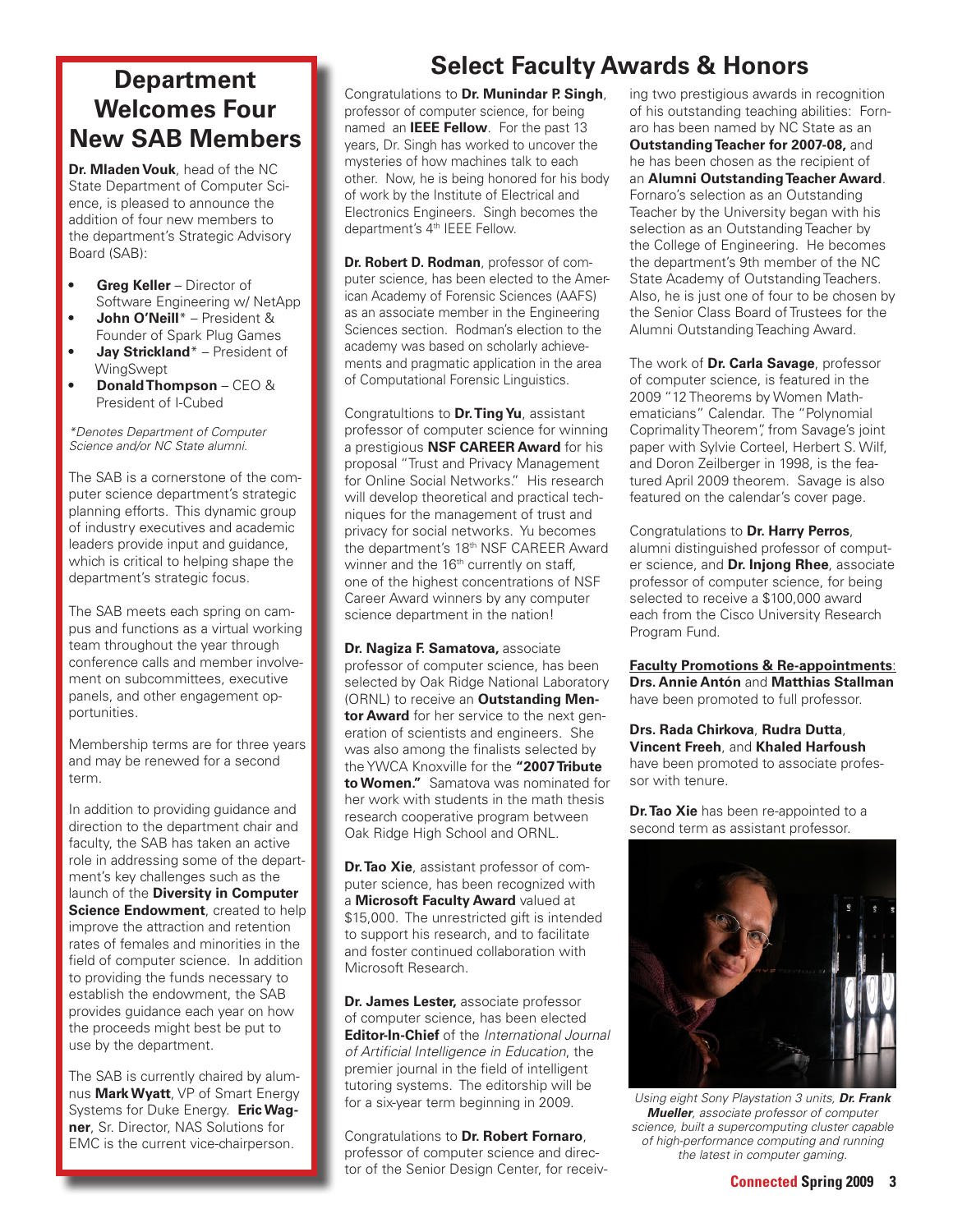## **Student Game Selected as Finalist in I/ITSEC Serious Game Challenge**

Congratulations to **Joe France** (senior, CSC), **Jess Frucht** (senior, ID), **Ryan Gerleve** (alum, CSC), **Rhys Harwell** (alum, ID), **Matt Klawiter** (MS., CSC), **Amanda Macik** (alum, CSC) and **Thomas Silloway** (alum, CSC), whose collaborative game project was selected as a finalist in the Interservice/Industry Training, Simulation and Education Conference's (I/ITSEC) Serious Game Challenge held in December.



I/ITSEC is the largest industry conference focused on military simulation, training and serious games. The Serious Game Challenge is a competition held at the conference to identify innovative game-based technologies and solutions that improve training across all segments for individuals, groups and systems.

The students' game, *Compound Reaction*, was created in **Dr. Michael Young's** CSC482 Advanced Game Development Projects course and teaches introductory concepts from molecular-level chemistry. The team worked with two design constraints when creating its game. First, the game needed to involve constructionbased gameplay. Second, it needed to have an educational or instructional focus.

In *Compound Reaction*, a lost space traveler is forced to make an emergency landing at an abandoned bio-dome located on an uninhabited planet. The goals of the game are to explore a forgotten world, discovering crucial elements and upgrades that hold the key to the player's escape; to build molecular compounds at the atomic level, dodging and shooting atoms to form new substances; to escape with the help of the Keeper – the solitary remaining robot active in the bio-dome.

"We hope this game will give the players a new view of chemistry that excites and teaches simultaneously," said France.

Young's CSC482 Advanced Game Development Projects course is taught each Spring semester.

### **Katrina Visualization Wins SciDAC Top Honors**

A **Renaissance Computing Institute (RENCI)** visualization by **Steve Chall** and **Theresa-Marie Rhyne** of RENCI's NC State engagement center won top honors at the annual meeting of the U.S. Department of Energy's Scientific Discovery through Advanced Computing (SciDAC) program held in Seattle in July.

The visualization, a Weather Research Forecast (WRF) model of Hurricane Katrina, is the work of **Gary Lackmann**, an associate professor in NC State's Department of Marine, Earth and Atmospheric Sciences, and **Megan Gentry**, a doctoral student and member of Lackmann's research team. There were 52 entries in the competition. Ten, including the RENCI entry, won OASCR (for Office of Advanced Scientific Computing Research) awards.



The researchers use Ocracoke, RENCI's IBM Blue Gene/L supercomputer, to run detailed simulations of real and theoretical tropical storm models in an effort to understand what climate change could mean for Atlantic coast communities from New England to Central America.

The three-year project is funded by the U.S. Department of Energy's Office of Science Global Change Research Program. View the visualization at http://research. csc.ncsu.edu/cva/examples.htm.



**NC State Receives More Than \$4M in NSF Grants To Study How Students Learn Science Through Computer Games**

NC State has received a four-year grant from the National Science Foundation (NSF) to learn more about how well computer games help elementary school students learn scientific concepts.

Led by **Dr. James Lester**, associate professor of computer science, this multi-disciplinary research project seeks to determine which artificial intelligence technologies and conditions contribute most effectively to learning processes.

The project will weave concepts and ideas from North Carolina's fifthgrade science curriculum into an adventure-style video game called Crystal Island. As the students explore the island inside the game, they'll solve a mystery while being exposed to science.

"We'll develop artificial intelligence technologies that create narrative-centered problem scenarios dynamically tailored to students' abilities," Lester says. "The project will also model students' problem-solving progress, and provide customized explanations and feedback."

The project is a collaboration between NC State's College of Education and the Department of Computer Science in NC State's College of Engineering.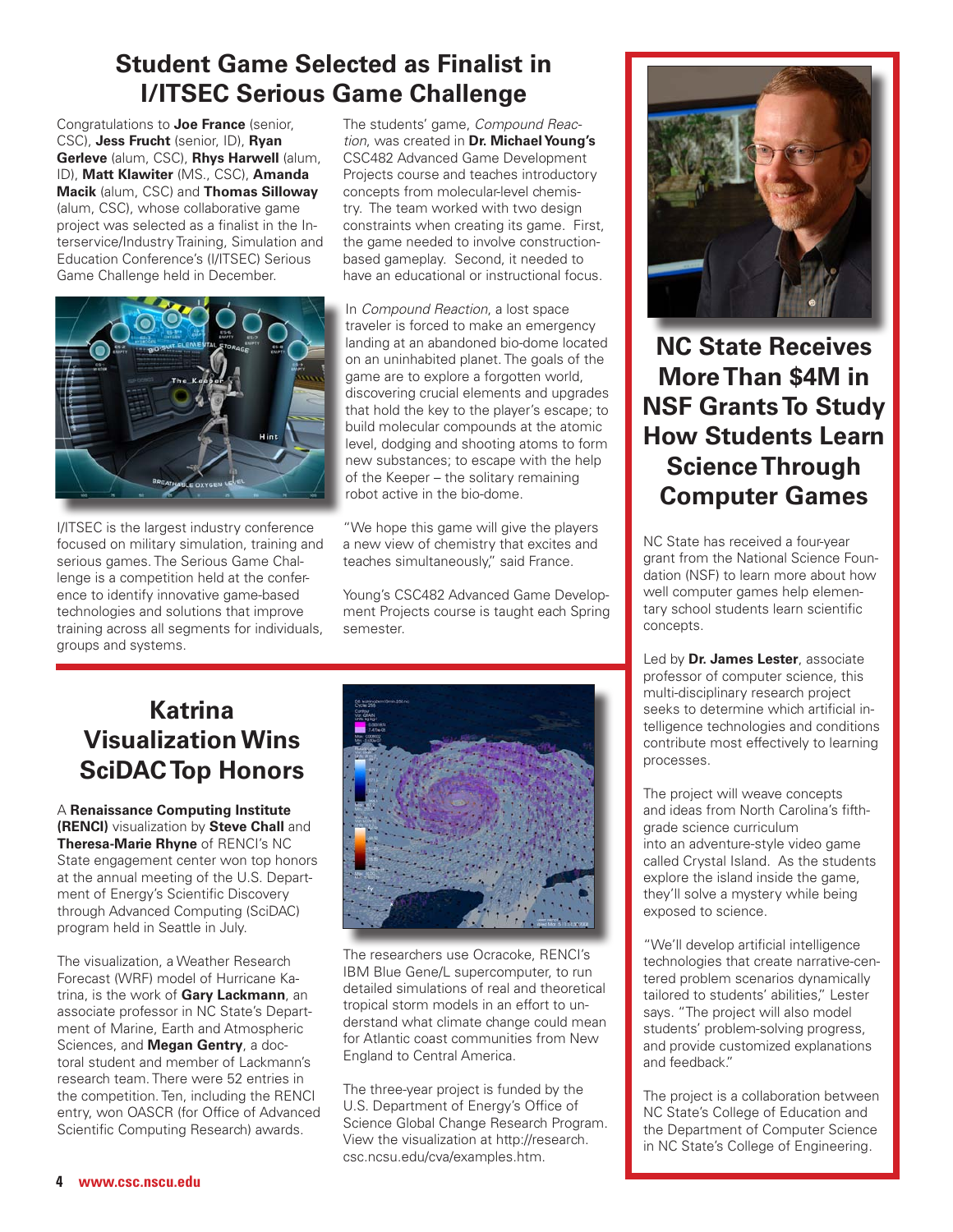#### **Robison Receives NSF Graduate Research Fellowship**

Graduate student **Jennifer Robison** was awarded the prestigious National Science Foundation (NSF) Graduate Research Fellowship.

The NSF Program annually selects outstanding graduate students to provide them with three years of funding—up to \$121,500—for research-focused master's and PhD degrees in science, technology, engineering and mathematics fields.

The purpose of the NSF's Graduate Research Fellowship Program is to ensure the vitality of the human resource base of science and engineering in the United States and to reinforce its diversity.

Robison began pursuing her PhD in computer science at NC State in the fall. She gives much credit for her success to **Dr. James Lester**, associate professor, who served as her undergraduate research advisor and mentor. Robison also credits her success to graduate student **Scott McQuiggan**, who served as her research partner and mentor through the NSF STARS program.

## **Bobby Ray Johnson, Jr. Named College of Engineering Distinguished Alumnus**

The College of Engineering at NC State named **Bobby Ray Johnson, Jr.** a 2008 Distinguished Engineering Alumnus. The award honors alumni whose accomplishments further their field and reflect favorably on the university.

Johnson, a North Carolina native, received his bachelor's degree in computer science with honors in 1977 from NC State. He has built a highly successful 31-year career in the networking industry, including a total of 16 years as chief executive officer for three companies and 14 years as chairman of two companies.

He is the co-founder of Foundry Networks and served as president and CEO from its inception in May 1996. He also served as its chairman from May 1996 until January 2007. The company which was recently acquired by Brocade, earned more than 65 corporate and product awards, including "IPO of the Year for 1999." Johnson has been recognized by



distinguished publications such as Forbes, Fortune and Network World and has been active as a keynote speaker and panelist at networking industry events. Additionally, he has been a guest speaker at Stanford University's Business School and the National Defense University's Industrial College of the Armed Forces.

Johnson has generated significant support for NC State through the years from personal and corporate donations and has hosted groups of students with the NC State Engineering Entrepreneurs Program during spring break trips to Silicon Valley.

# **Wyatts to Establish Scholarship Endowment**

Computer Science alumnus **Mark Wyatt**  (BS '80) and his wife **Robin**, have recently finalized gift plans directing outright and deferred planned gifts to establish the **Mark and Robin Wyatt Scholarship Endowment**.

The planned gift, when fully in place, will result in an endowment valued in excess of \$500,000. Based on current yield guidelines, the endowment is expected to provide scholarship funds in excess of \$20,000 annually. It is the largest known planned gift ever documented from a NC State computer science alum.



The endowment will provide scholarships for incoming freshmen in the College of Engineering at NC State University, with first preference going to students from Statesville Senior High School or Mount Pleasant High School, where Mark and Robin attended high school. Awards will be renewable for up to three additional years, given satisfactory grades and academic progress.

Mark currently serves as the VP of Smart Energy Systems with Duke Energy. He has also been a strong supporter of NC State University, serving as a member of the Physical and Mathematical Sciences Foundation's Board of Directors, and also serving as the Chair for the Department of Computer Science's Strategic Advisory Board.

Robin Wyatt graduated from Appalachian State University in 1981 with a B.S. in Technology. Like Mark, she accepted a full-time position with Duke Power upon graduation. She held a variety of leadership positions during her 22-year career with Duke and retired in the fall of 2003. They currently live in Concord, NC.

## **Tates to Establish Named Scholarship**

Alumnus **Ken Tate** (BA '83), director of development and external relations, and his wife **Sandra** (BA '84) have finalized gift plans directing outright and deferred planned gifts to establish the **Kenneth & Sandra Tate Scholarship Endowment**. Their daughter, Jessica, is a freshman in NC State's College of Design.

The endowment will provide scholarships for incoming freshmen at NC State, with first preference going to students from Caswell County. Both Ken and Sandra are Caswell County natives who lost a parent at a relatively young age. They appreciate the value and significance of scholarship support for students.

The awards are discipline-neutral and will be renewable for up to three additional years, given satisfactory grades and academic progress.

The endowment will be created through a combination of creative gift planning mechanisms. The endowment is the irrevocable beneficiary of a \$50,000 life insurance policy. The endowment will also be supported through outright cash gifts and other estate plans.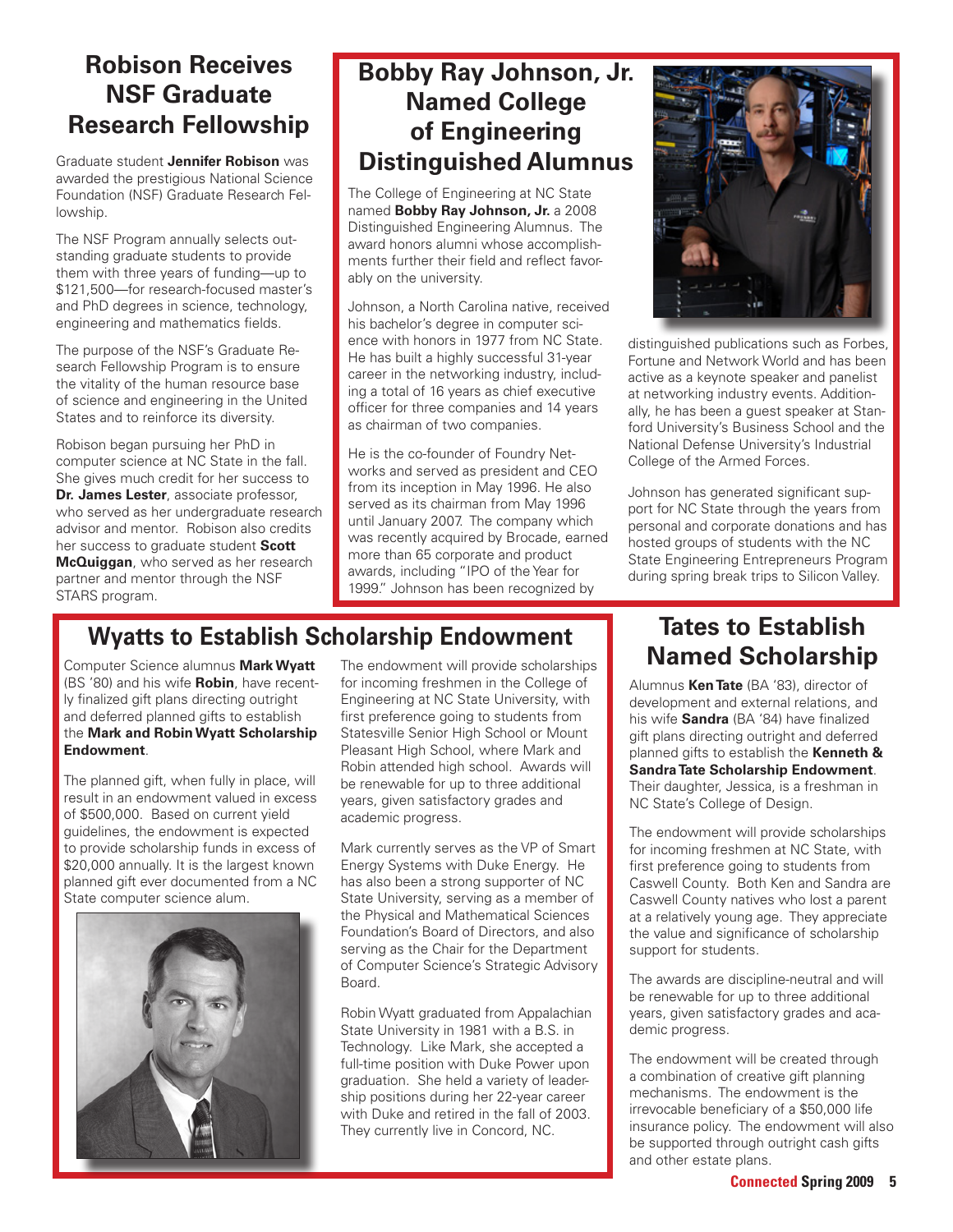## **NC State's 'Achieve!' Campaign Raises Almost \$1.4B**

#### **The Department of Computer Science benefits greatly from generous support of alumni and corporate partners.**

Achieve! The Campaign for NC State wrapped up its seven-year fund-raising effort with a record-breaking achievement. With every donation tallied, Achieve! stands as the most successful capital campaign ever conducted by the university, and places NC State among an elite group of colleges and universities that have raised more than \$1B.

More than 66,000 individual, private and corporate donors contributed to NC State during the campaign, giving a total of \$1.37 billion. The donations already have begun to underwrite research and educational innovation on campus, as well as extension, engagement and economic development efforts across the state and around the world.

"It's not just the dollar amount raised or the square footage of space provided by the campaign that is so impressive,"

said Chancellor James Oblinger. "It is what these things bring to our campus that make them remarkable for NC State."

The College of Engineering completed the campaign, raising over \$256M in new support; including 55 new scholarship endowments, 16 professorships and over 50 other programatic, faculty development, or unrestricted endowments.

The Department of Computer Science, a part of the College of Engineering, raised over \$50M during the campaign.

*More than 66,000 individual, private and corporate donors contributed to NC State during the campaign.*

Significant gifts received by the department during the campaign include seven new endowed scholarships, three new programmatic endowments, and the addition of one named professorship - the SAS Chair in Computer Science.

During the same period, NC State has benefited from over 50 construction projects, totaling \$3.1B, including EB2 the home of Computer Science on the award-winning Centennial Campus.

NC State launched the campaign's quiet phase in July 2001, followed by a wellpublicized public phase in September 2005. The response from NC State supporters exceeded expectations from the start, enabling the university to reach its \$1 billion fund-raising goal 19 months ahead of schedule.



After 24 years of distinguished service as a lecturer at NC State's Department of Computer Science, **Carol Miller** has announced her inten-

tions to retire at the end of the 2008-2009 academic year.

Miller has taught at NC State since 1985, and is currently the only lecturer in the department who teaches full time. She has stayed deeply involved with students during her time at NC State, including serving almost 20 years as the faculty advisor for the ACM student organization.

Over the years, she has left an unforgettable impression on her students, many of whom have gone on to start their own companies or to achieve high-ranking corporate positions. One such alum, **Jay Strickland** (BS CSC '97), is honoring Miller's legacy by making a generous \$25,000

#### **Carol Miller to Retire Alumnus Jay Strickland Makes "Challenge'" Pledge to Establish Endowment in Her Honor**

"challenge" pledge to his fellow alumni, to help create an endowment in her honor. The new endowment, the **Carol Miller Student Leadership Endowment**, is intended to pay tribute to Miller's legacy as a teacher, mentor, advisor, advocate, and friend to thousands of students over her career. Proceeds from the endowment will be used for students, student organizations or student programs, emphasizing undergraduate students in need of resources to explore new and innovative paths.

#### *"We'll match donations dollar-for-dollar up to the first \$25,000."*

Strickland, who is the founder and president of WingSwept, an IT consulting company based in Garner, studied under and worked with Miller from 1995 to 1997, and credits her for getting him into web programming, the heart of his business.

"The web was fairly new then, and almost no one was doing anything with web programming," Strickland says. "(Miller's) teaching was very real-world and very

applied. She was just a great teacher who made the material seem almost lifelike." When he found out Miller was retiring, Strickland wanted to give back to the Computer Science department. "It is intended to be a lasting tribute to her." Strickland says. He's challenging his fellow alumni to help him honor Miller through donations to the endowment. "We will match donations dollar-for-dollar up to the first \$25,000, in hopes of building a \$50,000 base," Strickland says.

Miller says that she is honored by Strickland's generous endowment challenge, and she feels she's leaving the department on a high note. "It's time for me to move on to the next stage of my life – to travel, and to make some room for some younger faces and fresh ideas," Miller says.

Individuals or corporations interested in contributing to this fund can send a check made payable to the "NC State Engineering Foundation" noting for the "Carol Miller Student Leadership Endowment" in the memo section. Donations can be sent to the NC State Department of Computer Science, Attn: Ken Tate, Campus Box 8206, Raleigh, NC 27695.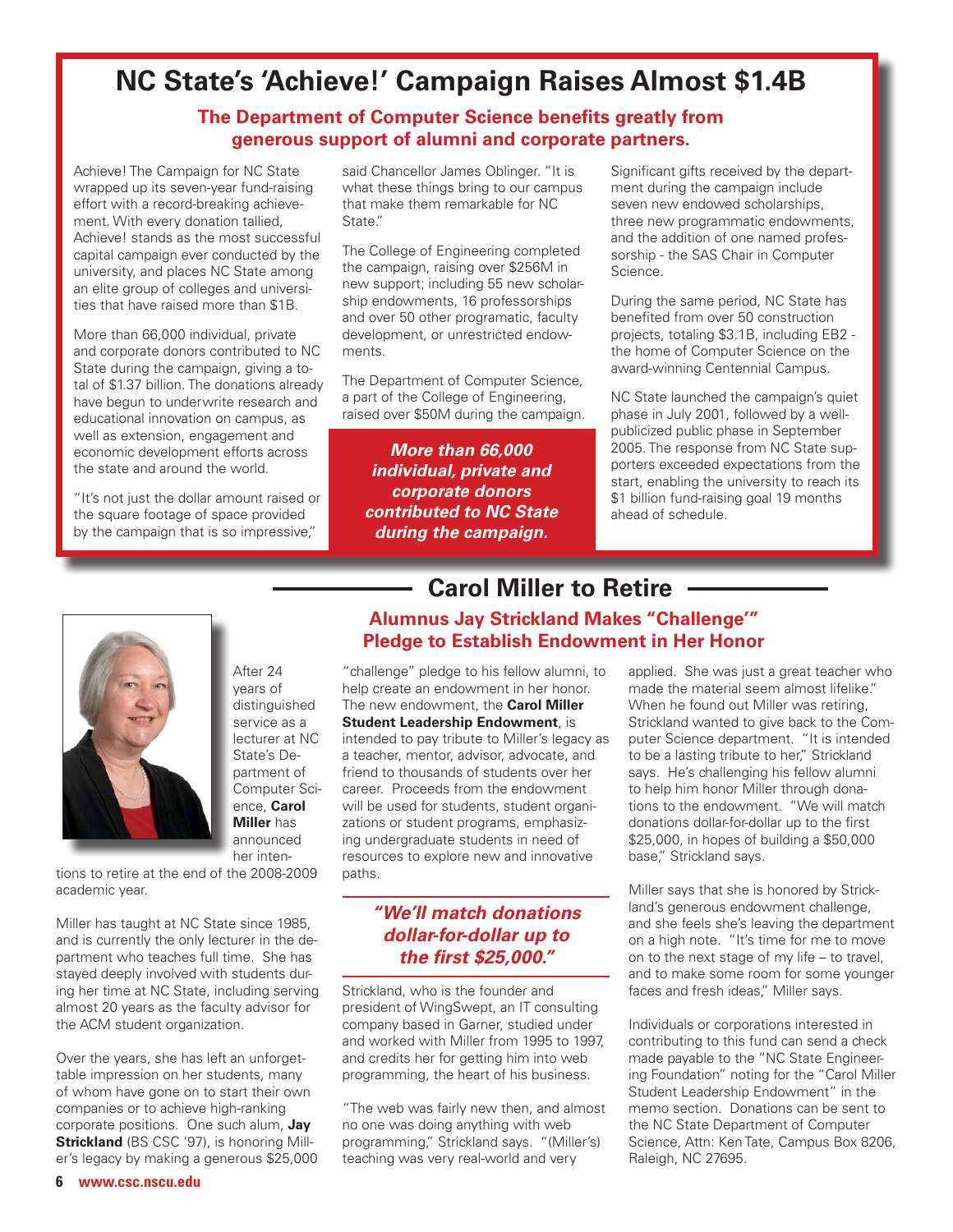## **NetApp Supports Virtualization Initiative** NC State University received a \$2.4M

Super ePartner, **Network Appliance** has made a donation of hardware and softwareto the university valued at over \$92,500. The NetApp FAS 270 technology has been deployed in an innovation virtualization application at The Friday Institute, and will later be used to support data storage research and teaching needs.

According to **Sammie Carter** of The Friday Institute, the NetApp filer is playing an integral part in supporting his CSC 405 class this semester to deliver an unprecedented computing environment for his students. According to Carter, "the NetApp technology is a key component to this system. It is what makes it so good. This infrastructure we built is one of the hottest topics in the IT field today and The Friday Institute, in concert with NC State computer science, was one of the first to implement and deploy it in an educational setting."

Upon the completion of this project, the equipment will migrate to EBII, where **Dr. Vince Freeh** will use it to support his CSC 495B/591B class, and related data storage research.

## **Intel & IBM Equipment Gifts to Aid VCL Expansion**

equipment gift from **Intel Corporation** and a \$1.2M equipment gift from **IBM**, which will support the expansion of its open source Virtual Computing Lab (VCL), a powerful next-generation computing environment with the potential to radically change the educational and research landscape.

The VCL allows students and researchers to access powerful computing software and hardware remotely. Students and teachers across the state will be able to log in to a central computer located hundreds of miles away

and access state-of-the-art computing software.

NC State, the UNC System, and North Carolina Community College System investments will provide the computational cloud services to a number of North Carolina K-12 schools, community colleges and UNC campuses.

In addition, NC State is working with the UNC General Administration, NC educational community and a number of universities and institutions in other states and abroad to instantiate virtual computing environments using its open-source VCL software.

**Thank you to Duke Energy, NetApp, and Tekelec for their generous gifts to establish new endowed student scholarships.**

#### **Fidelity Investments "Leadership in Technology" Executive Speakers Series A Success**

Thanks to the continued support of Super ePartner, **Fidelity Investments**, The '08-'09 "Leadership in Technology" Speaker Series was a huge success. Created and hosted by the NC State Department of Computer Science, the series was created to provide students of all disciplines, as well as the extended university and business community, exposure to the unique world of leadership in technology.



The series, launched as a part of the computer science department's 40th Year Celebrations in 2007, features accomplished and highly recognizable entrepreneurs, leaders and executives to speak on a variety of technologyfocused leadership topics. The variety and quality of the speakers has resulted in the series quickly becoming known as one of the premiere speakers series on campus.

All talks are free and open to the public and are held in EBII (unless noted otherwise), the department's state-ofthe-art research and teaching home on NC State's award-winning Centennial Campus.

Speakers for the '08-'09 series included:

- **Michael Capps**, President, Epic Games
- **Jim Davis**, Sr. Vice President & Chief Marketing Officer, SAS Insitute
- **• Marshall Brain**, Author, TV Personality & Founder of HowStuffWorks. com
- **Dr. Diana Oblinger**, President & CEO, EDUCAUSE
- **Joe Freddoso**, President & CEO, MCNC
- **Jim Tobin**, President, Ignite Social Media.

*Please watch the Computer Science website (www.csc.ncsu.edu) for information about next year's series.*

#### **NC State Breaks New Ground in Virtual Research Collaboration**

Thanks to a generous donation from **Cisco Systems**, NC State is among the first U.S. universities to deploy **Cisco's TelePresence** technology. This breakthrough technology for virtual meetings will allow researchers to forge new ground in higher education as they collaborate "in person" with colleagues around the world.

The TelePresence unit is located in EB2, home of the Department of Computer Science, on Centennial Campus.